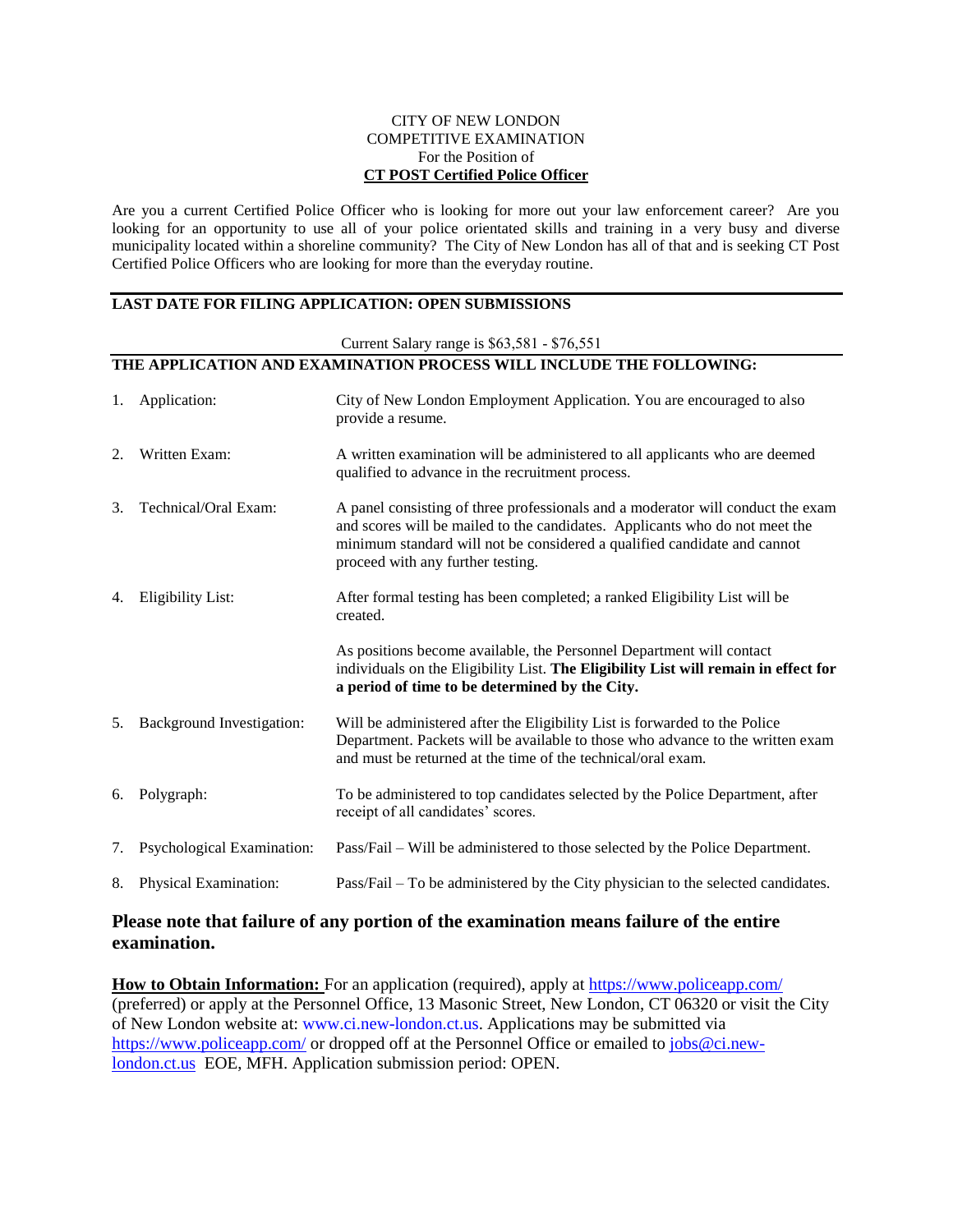# **Police Officer**

### **GENERAL STATEMENT OF DUTIES:**

Performs general duty police and crime prevention work in the protection of life and property through the enforcement of laws and ordinances; does related work as required.

### **DISTINGUISHING FEATURES OF THE CLASS:**

This is general duty police work consisting of routine patrol work in an assigned area, preliminary investigation and miscellaneous duties incidental thereto performed in accordance with departmental rules and regulations. The work necessitates the use of independent and mature judgement in making investigations and inspections and in deciding what course of action to take in emergency situations. A superior officer regularly checks the work and gives specific instructions and assistance when special problems arise, although a Police Officer is required to exercise initiative and discretion when faced with emergency conditions. Work is performed in accordance with established policies and procedures and is reviewed periodically for effectiveness by the superior officer, who also makes specific assignments and renders assistance when special problems arise. The work involves an element of personal danger.

### **EXAMPLES OF WORK:** (Illustrative only)

- Enforces the laws and ordinances of the City and all other pertinent laws;
- Patrols an assigned area during a specific period on foot or in motorized police equipment;
- Checks doors and windows and examines premises of unoccupied buildings or residences to detect any suspicious conditions;
- Investigates suspicious conditions and complaints and makes arrests of persons who violate laws and ordinances;
- Completes and submits applications for arrest, search and bench warrants;
- Serves certified warrants as required;
- Accompanies prisoners to headquarters; jail or court and appears in court as arresting officer;
- Delivers sentenced prisoners to institutions;
- Directs traffic, exercises discretionary power in taking police action in either arrests or issuing infraction tickets or summons to those who violate traffic regulations or City ordinances;
- Checks automobile parking in restricted areas and gives violation tickets when necessary;
- Works at desk and answers telephone, dispatches patrol cars, operates radio transmitter, maintains records, prepares reports, sends and receives messages or teletype and performs other clerical and administrative duties as required or directed;
- Fingerprints and books prisoners, and sees that medical care is provided if needed;